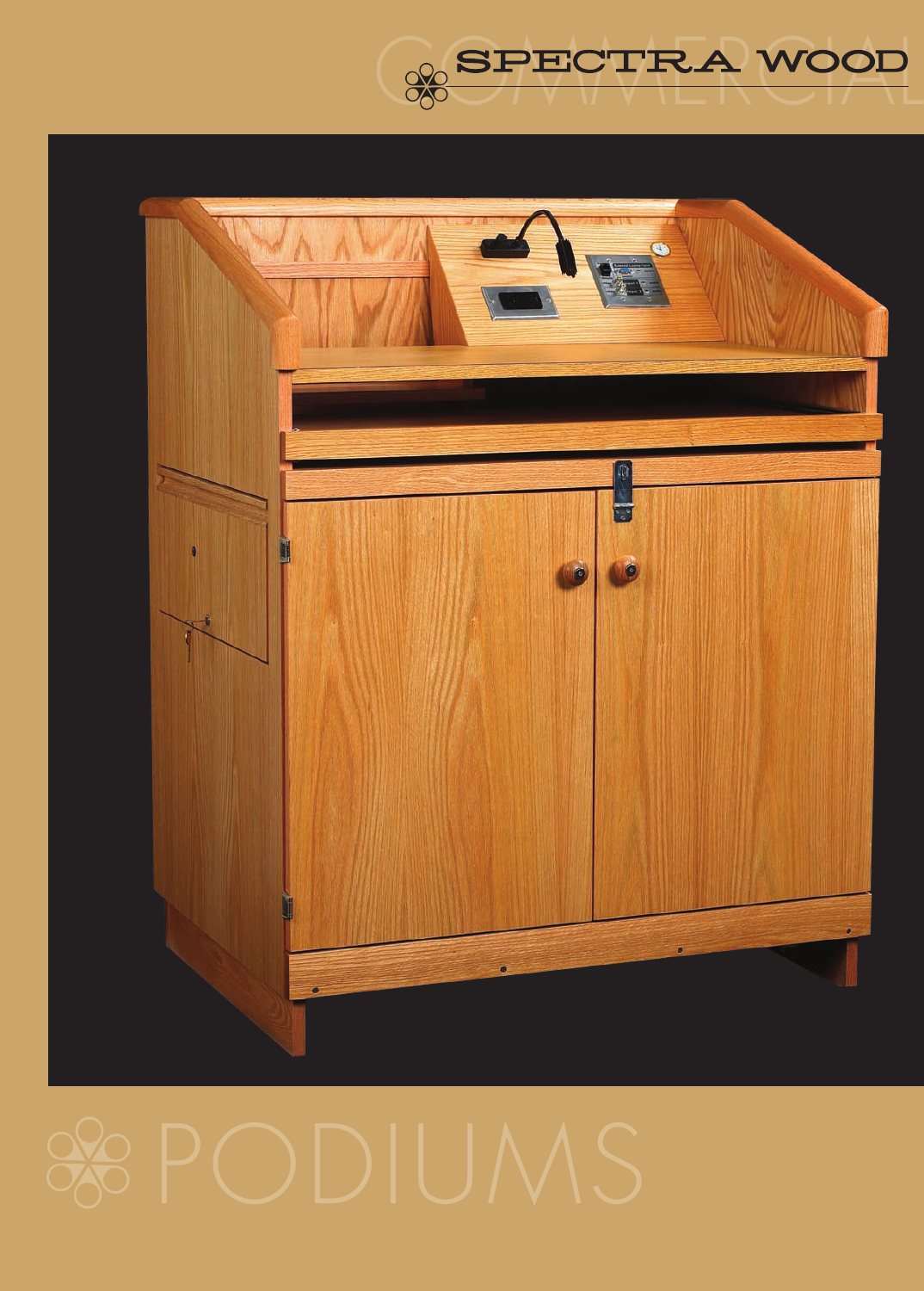







Successful speeches start with versatile podiums from Spectra Wood. We combine quality construction with convenient technology - from lighting to data ports to power strips — to construct podiums that can launch powerful presentations for your company.

> Document Camera/Overhead Projector Cabinet *DCOH1 (10)*

Technology Podium #1 *TECH100 (05)*

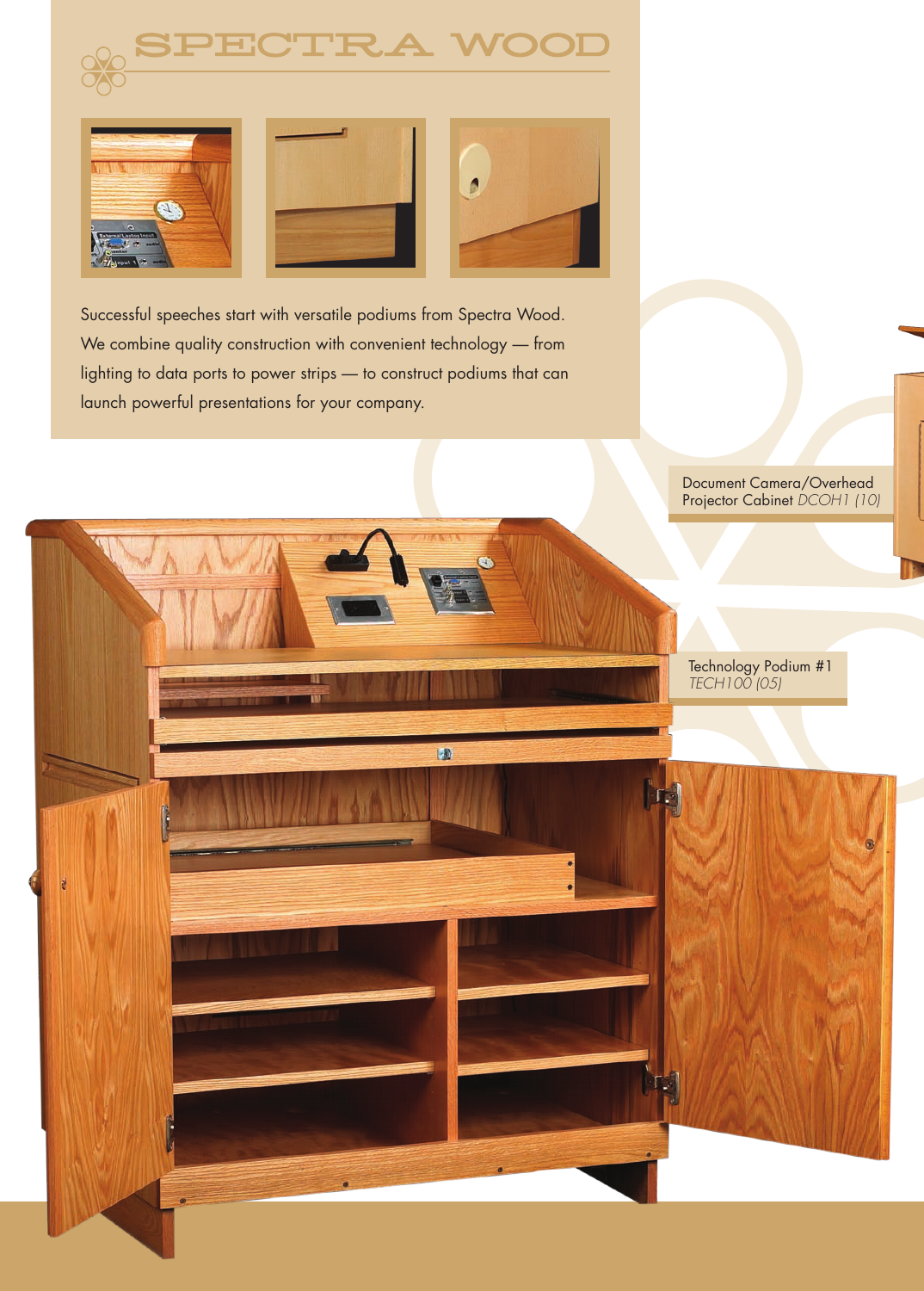



Speaking Podium #3 *PD3 (03)*